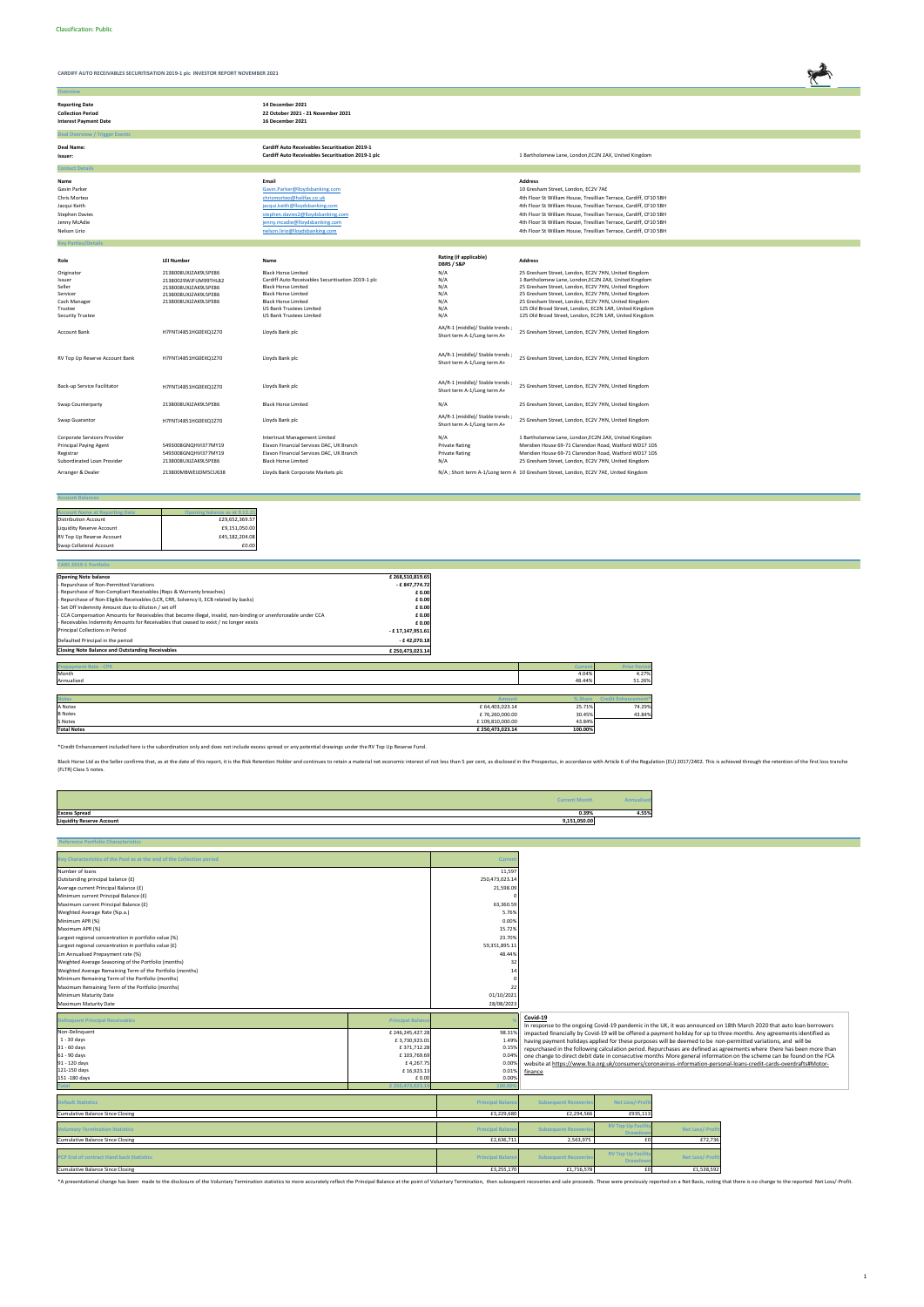**Blackhorse Portfolio Data - Stratification Tables**

# **Unaudited Stratification Tables as at 21 November 2021**

|                                                          |                         | <b>Current Period</b>      |                                   |                  |                                      |
|----------------------------------------------------------|-------------------------|----------------------------|-----------------------------------|------------------|--------------------------------------|
| <b>Contract Type</b><br>Personal Contract Purchase (PCP) | <b>Number</b><br>11,597 | $\frac{9}{6}$<br>100.00%   | Value (GBP)<br>250,473,023        | %<br>100.00%     | <b>Balloon Amount</b><br>202,682,237 |
|                                                          | 11,597                  | 100.00                     | 250,473,023                       | 100.00           |                                      |
| <b>Finance Type</b>                                      | <b>Number</b>           | <b>Current Period</b>      | <b>Value (GBP)</b>                |                  |                                      |
| New Cars                                                 | 7,322                   | 63.14%                     | 191,671,378                       | 76.52%           |                                      |
| <b>Used Cars</b><br><b>TOTAL</b>                         | 4,275<br>11,597         | 36.86%<br>100.00%          | 58,801,645<br>250,473,023         | 23.48%<br>100.00 |                                      |
|                                                          |                         | <b>Current Period</b>      |                                   |                  |                                      |
| <b>Geographic Distribution</b>                           | <b>Number</b>           |                            | <b>Value (GBP)</b>                |                  |                                      |
| <b>GREATER LONDON</b><br><b>SOUTH EAST</b>               | 1,210<br>2,688          | 10.43%<br>23.18%           | 30,517,615<br>59,351,895          | 12.18%<br>23.70% |                                      |
| SOUTH WEST<br><b>EAST ANGLIA</b>                         | 1,234<br>407            | 10.64%<br>3.51%            | 23,737,788<br>8,223,405           | 9.48%<br>3.28%   |                                      |
| <b>EAST MIDLANDS</b>                                     | 722                     | 6.23%                      | 15,637,296                        | 6.24%            |                                      |
| <b>WEST MIDLANDS</b><br>NORTHERN                         | 1,601<br>744            | 13.81%<br>6.42%            | 35,551,172<br>14,862,464          | 14.19%<br>5.93%  |                                      |
| <b>NORTH WEST</b>                                        | 1,458                   | 12.57%                     | 30,344,150                        | 12.11%           |                                      |
| YORKSHIRE & HUMBERSIDE<br>SCOTLAND                       | 1,089<br>$\sqrt{4}$     | 9.39%<br>0.03%             | 23,659,260<br>107,435             | 9.45%<br>0.04%   |                                      |
| WALES<br><b>OTHER</b>                                    | 439<br>1                | 3.79%<br>0.01%             | 8,460,736<br>19,808               | 3.38%<br>0.01%   |                                      |
| <b>TOTA</b>                                              | 11,597                  | 100.009                    | 250,473,023                       | 100.00           |                                      |
| <b>Vehicle Make</b>                                      |                         | <b>Current Period</b>      |                                   |                  |                                      |
| <b>LAND ROVER</b>                                        | <b>Number</b><br>5,291  | 45.62%                     | <b>Value (GBP)</b><br>151,151,387 | 60.35%           |                                      |
| <b>JAGUAR</b>                                            | 2,812                   | 24.25%                     | 62,571,810                        | 24.98%           |                                      |
| MERCEDES-BENZ<br>VAUXHALL                                | 707<br>501              | 6.10%<br>4.32%             | 10,760,272<br>3,599,693           | 4.30%<br>1.44%   |                                      |
| FORD                                                     | 444                     | 3.83%                      | 3,291,480                         | 1.31%            |                                      |
| <b>BMW</b><br><b>AUDI</b>                                | 191<br>161              | 1.65%<br>1.39%             | 2,772,887<br>2,343,682            | 1.11%<br>0.94%   |                                      |
| <b>TESLA</b>                                             | 41                      | 0.35%                      | 1,977,257                         | 0.79%            |                                      |
| HYUNDAI<br>KIA                                           | 230<br>179              | 1.98%<br>1.54%             | 1,869,587<br>1,606,085            | 0.75%<br>0.64%   |                                      |
| VOLKSWAGEN<br>NISSAN                                     | 167                     | 1.44%                      | 1,547,838                         | 0.62%<br>0.49%   |                                      |
| FIAT                                                     | 141<br>150              | 1.22%<br>1.29%             | 1,234,484<br>852,097              | 0.34%            |                                      |
| RENAULT<br>VOLVO                                         | 87<br>31                | 0.75%<br>0.27%             | 657,356<br>494,856                | 0.26%<br>0.20%   |                                      |
| <b>CITROEN</b>                                           | 79                      | 0.68%                      | 491,902                           | 0.20%            |                                      |
| PEUGEOT<br><b>SEAT</b>                                   | 75<br>54                | 0.65%<br>0.47%             | 470,704<br>416,079                | 0.19%<br>0.17%   |                                      |
| MAZDA                                                    | 42                      | 0.36%                      | 407,275                           | 0.16%            |                                      |
| HONDA<br><b>OTHER</b>                                    | 38<br>176               | 0.33%<br>1.52%             | 392,960<br>1,563,331              | 0.16%<br>0.62%   |                                      |
| <b>TOTAI</b>                                             | 11,597                  | 100.00                     | 250,473,023                       | 100.00           |                                      |
| <b>Outstanding Principal (£)</b>                         |                         | <b>Current Period</b>      |                                   |                  |                                      |
| $0.0000 \le 4,999.99$                                    | <b>Number</b><br>424    | 3.66%                      | <b>Value (GBP)</b><br>1,639,975   | 0.65%            |                                      |
| $5,000.00 \leq 9,999.99$                                 | 1,766<br>1,228          | 15.23%<br>10.59%           | 12,949,339<br>15,236,169          | 5.17%<br>6.08%   |                                      |
| $10,000.00 \le 14,999.99$<br>$15,000.00 \leq 19,999.99$  | 1,518                   | 13.09%                     | 26,900,426                        | 10.74%           |                                      |
| $20,000.00 \le 24,999.99$<br>$25,000.00 \le 29,999.99$   | 2,948<br>1,537          | 25.42%<br>13.25%           | 66,906,328<br>41,378,708          | 26.71%<br>16.52% |                                      |
| $30,000.00 \leq 34,999.99$                               | 635                     | 5.48%                      | 20,633,172                        | 8.24%            |                                      |
| $35,000.00 \leq 39,999.99$<br>$40,000.00 \le 44,999.99$  | 723<br>393              | 6.23%<br>3.39%             | 27,147,727<br>16,537,469          | 10.84%<br>6.60%  |                                      |
| 45,000.00 <= 49,999.99                                   | 251                     | 2.16%                      | 11,865,536                        | 4.74%            |                                      |
| $50,000.00 \le 54,999.99$<br>$55,000.00 \le 59,999.99$   | 132<br>36               | 1.14%<br>0.31%             | 6,882,432<br>2,025,652            | 2.75%<br>0.81%   |                                      |
| $60,000.00 \le 64,999.99$                                | 6                       | 0.05%                      | 370,089                           | 0.15%            |                                      |
| $65,000.00 \le 69,999.99$<br>70,000.00 <= 74,999.99      | 0<br>0                  | 0.00%<br>0.00%             | $\pmb{0}$<br>$\pmb{0}$            | 0.00%<br>0.00%   |                                      |
| $75,000.00 \le 80,000.00$                                | 0<br>11.597             | 0.00%<br>100.00            | $\pmb{0}$                         | 0.00%<br>100.00  |                                      |
|                                                          |                         | <b>Current Period</b>      | 250,473,023                       |                  |                                      |
| <b>Seasoning (months)</b>                                | <b>Number</b>           | $\frac{9}{6}$              | <b>Value (GBP)</b>                |                  |                                      |
| $01 - 12$<br>13-24                                       | 0<br>$\mathbf 1$        | 0.00%<br>0.01%             | $\pmb{0}$<br>0                    | 0.00%<br>0.00%   |                                      |
| 25-36                                                    | 9,751                   | 84.08%                     | 213,137,207                       | 85.09%           |                                      |
| 37-48<br>49-60                                           | 1,842<br>3              | 15.88%<br>0.03%            | 37,335,816<br>0                   | 14.91%<br>0.00%  |                                      |
| <b>TOTA</b>                                              | 11,597                  | 100.00                     | 250,473,023                       | 100.00           |                                      |
| <b>Remaining Term (months)</b>                           | <b>Number</b>           | <b>Current Period</b>      | Value (GBP)                       |                  |                                      |
| $01 - 12$                                                | 3,865                   | 33.33%                     | 81,887,968                        | 32.69%           |                                      |
|                                                          | 7,732                   | 66.67%                     | 168,585,055                       |                  |                                      |
| 13-24                                                    |                         |                            |                                   | 67.31%           |                                      |
| 25-36<br>37-48                                           | 0<br>0                  | 0.00%<br>0.00%             | 0<br>0                            | 0.00%<br>0.00%   |                                      |
| 49-60                                                    | 0                       | 0.00%                      | $\mathbf 0$                       | 0.00%            |                                      |
| 61 MONTHS<br><b>TOTAI</b>                                | 0<br>11,597             | 0.00%<br>100.009           | 0<br>250,473,023                  | 0.00%<br>100.00  |                                      |
| <b>Yield Distribution</b>                                |                         | <b>Current Period</b>      |                                   |                  |                                      |
| <b>INTEREST FREE</b>                                     | <b>Number</b><br>965    | 8.32%                      | Value (GBP)<br>14,712,605         | 5.87%            |                                      |
| $0.01\% - 0.99\%$                                        | $\mathsf 0$             | 0.00%                      | $\pmb{0}$                         | 0.00%            |                                      |
| 1.00% - 1.99%<br>2.00% - 2.99%                           | 12<br>21                | 0.10%<br>0.18%             | 578,184<br>797,821                | 0.23%<br>0.32%   |                                      |
| 3.00% - 3.99%                                            | 863                     | 7.44%                      | 24,839,832                        | 9.92%            |                                      |
| 4.00% - 4.99%<br>5.00% - 5.99%                           | 959<br>4,314            | 8.27%<br>37.20%            | 23,696,197<br>111,236,249         | 9.46%<br>44.41%  |                                      |
| 6.00% - 6.99%                                            | 1,410                   | 12.16%                     | 34,704,300                        | 13.86%           |                                      |
| 7.00% - 7.99%<br>8.00% - 8.99%                           | 705<br>435              | 6.08%<br>3.75%             | 10,691,583<br>6,503,064           | 4.27%<br>2.60%   |                                      |
| 9.00% - 9.99%<br>10.00% - 10.99%                         | 1,059<br>575            | 9.13%<br>4.96%             | 12,591,323<br>7,347,520           | 5.03%<br>2.93%   |                                      |
| 11.00% - 11.99%                                          | 119                     | 1.03%                      | 1,423,216                         | 0.57%            |                                      |
| 12.00% - 12.99%<br>13.00% - 13.99%                       | 120<br>32               | 1.03%<br>0.28%             | 1,075,644<br>231,502              | 0.43%<br>0.09%   |                                      |
| 14.00% - 14.99%                                          | $\overline{7}$          | 0.06%                      | 40,032                            | 0.02%            |                                      |
| 15.00% - 15.99%                                          | $\mathbf{1}$<br>11,597  | 0.01%<br>100.00            | 3,953<br>250,473,023              | 0.00%<br>100.00  |                                      |
|                                                          |                         |                            |                                   |                  |                                      |
| <b>Balloon Amount (£)</b>                                | <b>Number</b>           | <b>Current Period</b><br>% | Value (GBP)                       |                  |                                      |
| NO BALLOON                                               | $\mathbf 0$             | $\mathsf 0$                | $\pmb{0}$                         |                  |                                      |
| $0.01 \le 2,000.00$                                      | 28                      | 0.24%                      | 100,502                           | 0.04%            |                                      |
| $2,000.00 \leq 3,999.99$<br>$4,000.00 \leq 5,999.99$     | 724<br>1,040            | 6.24%<br>8.97%             | 3,673,003<br>7,579,643            | 1.47%<br>3.03%   |                                      |
| $6,000.00 \le 7,999.99$<br>$8,000.00 \le 9,999.99$       | 678<br>566              | 5.85%<br>4.88%             | 6,804,044<br>7,058,196            | 2.72%<br>2.82%   |                                      |
| $10,000.00 \leq 11,999.99$                               | 574                     | 4.95%                      | 8,642,894                         | 3.45%            |                                      |
| $12,000.00 \le 13,999.99$<br>$14,000.00 \le 15,999.99$   | 651<br>733              | 5.61%<br>6.32%             | 11,270,150<br>14,170,375          | 4.50%<br>5.66%   |                                      |
| $16,000.00 \le 17,999.99$                                | 887                     | 7.65%                      | 19,256,794                        | 7.69%            |                                      |
| $18,000.00 \leq 19,999.99$<br>$20,000.00 \le 21,999.99$  | 1,547<br>1,285          | 13.34%<br>11.08%           | 36,407,120<br>32,187,122          | 14.54%<br>12.85% |                                      |
| $22,000.00 \le 23,999.99$                                | 645                     | 5.56%                      | 17,366,673                        | 6.93%            |                                      |
| $24,000.00 \le 25,999.99$<br>$26,000.00 \le 27,999.99$   | 293<br>272              | 2.53%<br>2.35%             | 8,698,902<br>8,970,487            | 3.47%<br>3.58%   |                                      |
| $28,000.00 \le 29,999.99$                                | 256                     | 2.21%                      | 8,956,881                         | 3.58%            |                                      |
| $30,000.00 \le 31,999.99$<br>$32,000.00 \le 33,999.99$   | 251<br>304              | 2.16%<br>2.62%             | 9,234,384<br>11,730,690           | 3.69%<br>4.68%   |                                      |
| $34,000.00 \le 35,999.99$                                | 301                     | 2.60%                      | 12,399,945                        | 4.95%            |                                      |
| $36,000.00 \le 37,999.99$<br>$38,000.00 \leq 39,999.99$  | 162<br>144              | 1.40%<br>1.24%             | 6,999,731<br>6,583,239            | 2.79%<br>2.63%   |                                      |
| $>= 40,000.00$                                           | 256<br>11,597           | 2.21%<br>100.00            | 12,382,250<br>250,473,023         | 4.94%<br>100.00  |                                      |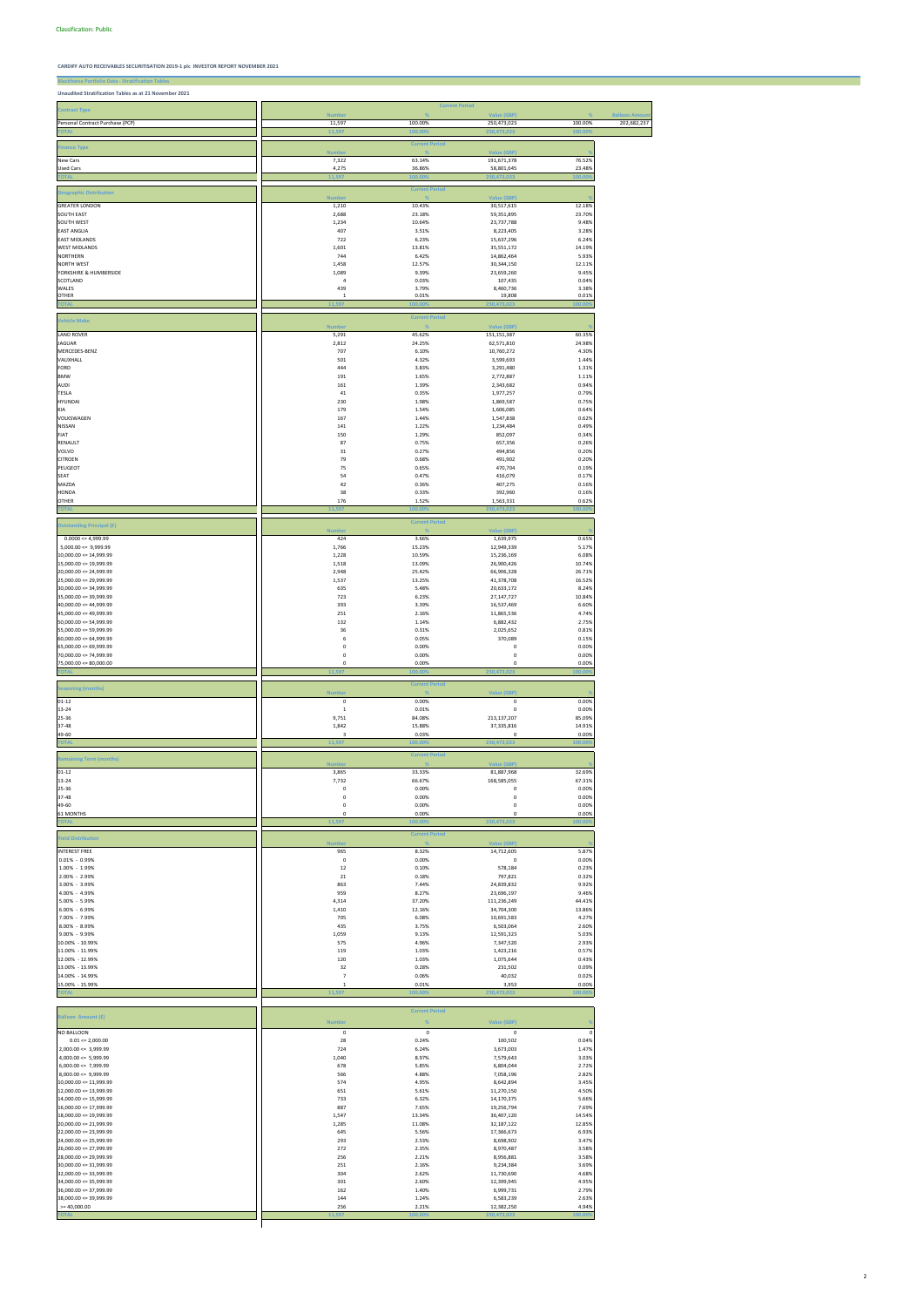### **Notes in Issue as at 16 December 2021**

**Ratings**

| <b>Blackhorse Portfolio Data - Stratification Table</b>           |                |                       |                    |         |
|-------------------------------------------------------------------|----------------|-----------------------|--------------------|---------|
| Unaudited Stratification Tables as at 21 November 2021 - (cont'd) |                |                       |                    |         |
| PCP Balloon as a % of Original Balance                            |                | <b>Current Period</b> |                    |         |
|                                                                   | <b>Number</b>  |                       | <b>Value (GBP)</b> |         |
| $0.000 - 9.999$                                                   | $\overline{9}$ | 0.08%                 | 57,594             | 0.02%   |
| 9.999 - 19.999                                                    | 9              | 0.08%                 | 74,311             | 0.03%   |
| 19.999 - 29.999                                                   | 143            | 1.23%                 | 1,201,062          | 0.48%   |
| 29.999 - 39.999                                                   | 1,540          | 13.28%                | 16,840,624         | 6.72%   |
| 39.999 - 49.999                                                   | 2,779          | 23.96%                | 49,289,305         | 19.68%  |
| 49.999 - 59.999                                                   | 3,555          | 30.65%                | 86,557,695         | 34.56%  |
| 59.999 - 69.999                                                   | 2,242          | 19.33%                | 60,355,011         | 24.10%  |
| 69.999 - 79.999                                                   | 908            | 7.83%                 | 25,083,132         | 10.01%  |
| 79.999 - 89.999                                                   | 249            | 2.15%                 | 6,611,137          | 2.64%   |
| 89.999 - 99.999                                                   | 146            | 1.26%                 | 3,886,738          | 1.55%   |
| 100.000                                                           | 17             | 0.15%                 | 516,413            | 0.21%   |
| <b>TOTAL</b>                                                      | 11,597         | 100.00%               | 250,473,023        | 100.009 |
|                                                                   |                |                       |                    |         |
| <b>PCP Quarter of Maturity Distribution</b>                       |                | <b>Current Period</b> |                    |         |
|                                                                   | <b>Number</b>  |                       | <b>Value (GBP)</b> |         |
| Q4 2019                                                           | $\pmb{0}$      | 0.00%                 | $\mathsf 0$        | 0.00%   |
| Q1 2020                                                           | $\pmb{0}$      | 0.00%                 | 0                  | 0.00%   |
| Q2 2020                                                           | $\mathbf 0$    | 0.00%                 | $\Omega$           | 0.00%   |
| Q3 2020                                                           | $\pmb{0}$      | 0.00%                 | 0                  | 0.00%   |
| Q4 2020                                                           | $\pmb{0}$      | 0.00%                 | $\mathbf 0$        | 0.00%   |
| Q1 2021                                                           | $\pmb{0}$      | 0.00%                 | $\mathbf 0$        | 0.00%   |
| Q2 2021                                                           | $\mathbf 0$    | 0.00%                 | $\mathbf 0$        | 0.00%   |
| Q3 2021                                                           | $\mathsf 0$    | 0.00%                 | $\mathbf 0$        | 0.00%   |
| Q4 2021                                                           | 267            | 2.30%                 | 5,086,671          | 2.03%   |
| Q1 2022                                                           | 665            | 5.73%                 | 15,256,013         | 6.09%   |
| Q2 2022                                                           | 850            | 7.33%                 | 20,255,758         | 8.09%   |
| Q3 2022                                                           | 1,223          | 10.55%                | 23,576,417         | 9.41%   |
| Q4 2022                                                           | 2,366          | 20.40%                | 50,163,801         | 20.03%  |
| Q1 2023                                                           | 2,597          | 22.39%                | 53,278,061         | 21.27%  |
| Q2 2023                                                           | 3,065          | 26.43%                | 69,035,066         | 27.56%  |
| Q3 2023                                                           | 564            | 4.86%                 | 13,821,236         | 5.52%   |
| Q4 2023                                                           | $\pmb{0}$      | 0.00%                 | $\mathbf 0$        | 0.00%   |
| <b>Total</b>                                                      | 11,597         | 100.00                | 250,473,023        | 100.00  |
|                                                                   |                |                       |                    |         |
| <b>Distribution by Fuel Type</b>                                  |                | <b>Current Period</b> |                    |         |
|                                                                   | <b>Number</b>  | %                     | Value (GBP)        |         |
| PETROL                                                            | 3,592          | 30.97%                | 55,597,061         | 22.20%  |
| <b>DIESEL</b>                                                     | 7,768          | 66.98%                | 184,757,769        | 73.76%  |
| PETROL / LPG                                                      | $\mathsf 0$    | 0.00%                 | $\mathbf 0$        | 0.00%   |
| <b>ELECTRIC</b>                                                   | 111            | 0.96%                 | 4,996,542          | 1.99%   |
| PETROL / BIO-ETHANOL                                              | 0              | 0.00%                 | $\mathbf 0$        | 0.00%   |
| PETROL / CNG                                                      | $\pmb{0}$      | 0.00%                 | $\mathbf 0$        | 0.00%   |
| PETROL / ELECTRIC HYBRID                                          | 17             | 0.15%                 | 233,058            | 0.09%   |
| <b>RANGE EXTENDER</b>                                             | $11\,$         | 0.09%                 | 503,017            | 0.20%   |
| PETROL / PLUG-IN ELECTRIC HYBRID                                  | 93             | 0.80%                 | 4,299,527          | 1.72%   |
| DIESEL / ELECTRIC HYBRID                                          | 5              | 0.04%                 | 86,049             | 0.03%   |
| DIESEL / PLUG-IN ELECTRIC HYBRID                                  | $\pmb{0}$      | 0.00%                 | $\pmb{0}$          | 0.00%   |
| <b>OTHER</b>                                                      | $\mathbf 0$    | 0.00%                 | $\Omega$           | 0.00%   |
| <b>TOTAL</b>                                                      | 11,597         | 100.00%               | 250,473,023        | 100.00% |
|                                                                   |                |                       |                    |         |

### **Series Name Class A Class S Total** Issue Date 04 December 2019 **04 December 2019** 04 December 2019 **04 December 2019** 04 December 2019 04 December 2019 المال المسابق الالتاريكي المسابق المسابق المسابق المسابق المسابق المسابق المسابق المسابق المسابق المسابق المسابق ال Stock Exchange Listing<br>Stock Exchange Listing List<br>Rating at Issue - S&P/ DBRS Unrated Rating at Issue - S&P/ DBRS Unrated Unrated SAA (Sf) (AAA (Sf) (AAA (Sf) (AAA (Sf) (AAA (Sf) (AAA (Sf) (AAA (Sf) (AAA (Sf) (AAA (Sf) (AAA (Sf) (AAA (Sf) (AAA (Sf) (AAA (Sf) (AAA (Sf) (AAA (Sf) (AAA (Sf) (AAA (Sf) (AAA (Sf Current Rating - S&P/ DBRS AAA / AAA (sf) Unrated Currency GBP GBP GBP Original Issue Size £424,000,000.00 £109,810,000.00 £610,070,000.00 Note Factor 0.15189392 1.00000000 0.41056440 Outstanding Amount (GBP) £64,403,023.14 £109,810,000.00 £250,473,023.14 Final Maturity Date 04 September 2025 04 September 2025 04 September 2025 nterest Rate (Fixed) applicable **N/A** 4.0% and the set of the N/A 4.0% and the N/A 4.0% and the N/A 4.0% and the N/A Compounded Daily SONIA applicable **New York Structure of Compounded Daily SONIA applicable 0.05%** N/A Compounded Daily SONIA applicable N/A Compounded Daily SONIA applicable N/A Compounded Daily SONIA applicable N/A Compou Margin 1990 کا دی این سال 1986.85% میں استعمال کا ایک مقابض کردیا تھا کہ ایک مقابض کردیا تھا کہ اس کا مقابض کر Interest Rate applicable applicable to the context of the context Rate applicable to the context Rate applicable M/A<br>Balance Before Payment fits, and the context of the context of the context of the context of the context Balance Before Payment **2006 2012 12:00 2012 12:00** E82,440,819.65 £109,810,000.00 £268,510,819.65 £109,810,000.00 £268,510,819.65 £109,810,000.00 £268,510,819.65 £109,810,000.00 £109,810,000.00 £109,810,000.00 £18,037,796 Principal Redemption -£18,037,796.51 £0.00 -£18,037,796.51 Balance After Payment £64,403,023.14 £109,810,000.00 £250,473,023.14 Interest Amount Payable **EXES,789.96** £555,789.96 £45,825.80 £35,825.80 £366,033.33 £555,789.96 £76,260,000.00 £143,930.83 XS2061883836 LSE A (sf) / AA (low) (sf) AA (sf) / AAA (sf) GBP £76,260,000.00 **Class B**  04 December 2019 2.30% £76,260,000.00 £0.00 1.00000000 £76,260,000.00 N/A 0.05% 2.25%

### **Rating Triggers**

\* Will instead apply to Black Horse Limited (as Swap Counterparty) if at a later date it obtains the required ratings.

\*\* Applies as long as the Collateral Option applicable is "Strong"

the meantime.

| Counterparty                                                                                                                                        | Role                       | <b>Current Rating</b>        |                                                                                                          |                                                                                     | <b>Required Rating</b>                                                                | <b>Consequences</b>                                                                                                                                                                                                                                                                                                                                                  |     | Met (Yes (Y)/No (N)) |
|-----------------------------------------------------------------------------------------------------------------------------------------------------|----------------------------|------------------------------|----------------------------------------------------------------------------------------------------------|-------------------------------------------------------------------------------------|---------------------------------------------------------------------------------------|----------------------------------------------------------------------------------------------------------------------------------------------------------------------------------------------------------------------------------------------------------------------------------------------------------------------------------------------------------------------|-----|----------------------|
|                                                                                                                                                     |                            | <b>S&amp;P</b>               | <b>DBRS</b>                                                                                              | <b>S&amp;P</b>                                                                      | <b>DBRS</b>                                                                           |                                                                                                                                                                                                                                                                                                                                                                      | S&P | <b>DBRS</b>          |
| Lloyds Bank plc (LEI:<br>H7FNTJ4851HG0EXQ1Z70)                                                                                                      | Account Bank               | Short term A-1; Long term A+ | AA; R-1 (middle); Stable trends                                                                          | Long term issuer rating below A                                                     | or long term critical obligations<br>rating below A (high)                            | Within 60 days from the downgrade below the<br>Long term issuer rating below A minimum rating open substitute accounts at a<br>suitable Qualified Institution and transfer all funds<br>standing to the credit of the accounts to the<br>substitute accounts.                                                                                                        |     |                      |
| Lloyds Bank plc (LEI:<br>H7FNTJ4851HG0EXQ1Z70)                                                                                                      | <b>Back Up Facilitator</b> | Short term A-1; Long term A+ | AA; R-1 (middle); Stable trends                                                                          | Long term issuer rating below<br>BBB-                                               | Long term issuer rating below<br>BBB (low)                                            | The Servicer (with the assistance of the Back-Up<br>Facilitator) will appoint a back-up servicer                                                                                                                                                                                                                                                                     |     |                      |
|                                                                                                                                                     |                            |                              |                                                                                                          | Initial rating trigger: Long term<br>issuer rating of Swap Guarantor*<br>below A-** | Initial rating trigger: Long term<br>issuer rating of Swap<br>Guarantor* below A      | First trigger: Requirement for Swap Counterparty to<br>post collateral, or transfer rights and obligations to a<br>replacement swap provider, or obtain a guarantee<br>from a guarantor that satisfies the minimum rating or<br>take such other actions to maintain the rating of the<br>notes.                                                                      |     |                      |
| <b>Black Horse Limited (LEI:</b><br>2138008UXJZAK9L5PE86) / Lloyds Bank plc Swap Provider / Swap Guarantor<br>Guarantor (LEI: H7FNTJ4851HG0EXQ1Z70) |                            |                              | N/A / Short term A-1; Long term A+ N/A / AA; R-1 (middle); Stable trends Subsequent rating trigger: Long | term issuer rating of Swap<br>Guarantor* below BBB+**                               | Subsequent rating trigger:<br>Long term issuer rating of Swap<br>Guarantor* below BBB | Second trigger: Requirement for Swap Counterparty<br>to transfer rights and obligations to a replacement<br>swap provider, or obtain a guarantee from a<br>guarantor that satisfies the minimum rating or take<br>such other actions to maintain the rating of the notes<br>and to increase the amount of collateral posted in<br>which considered a contract of the |     |                      |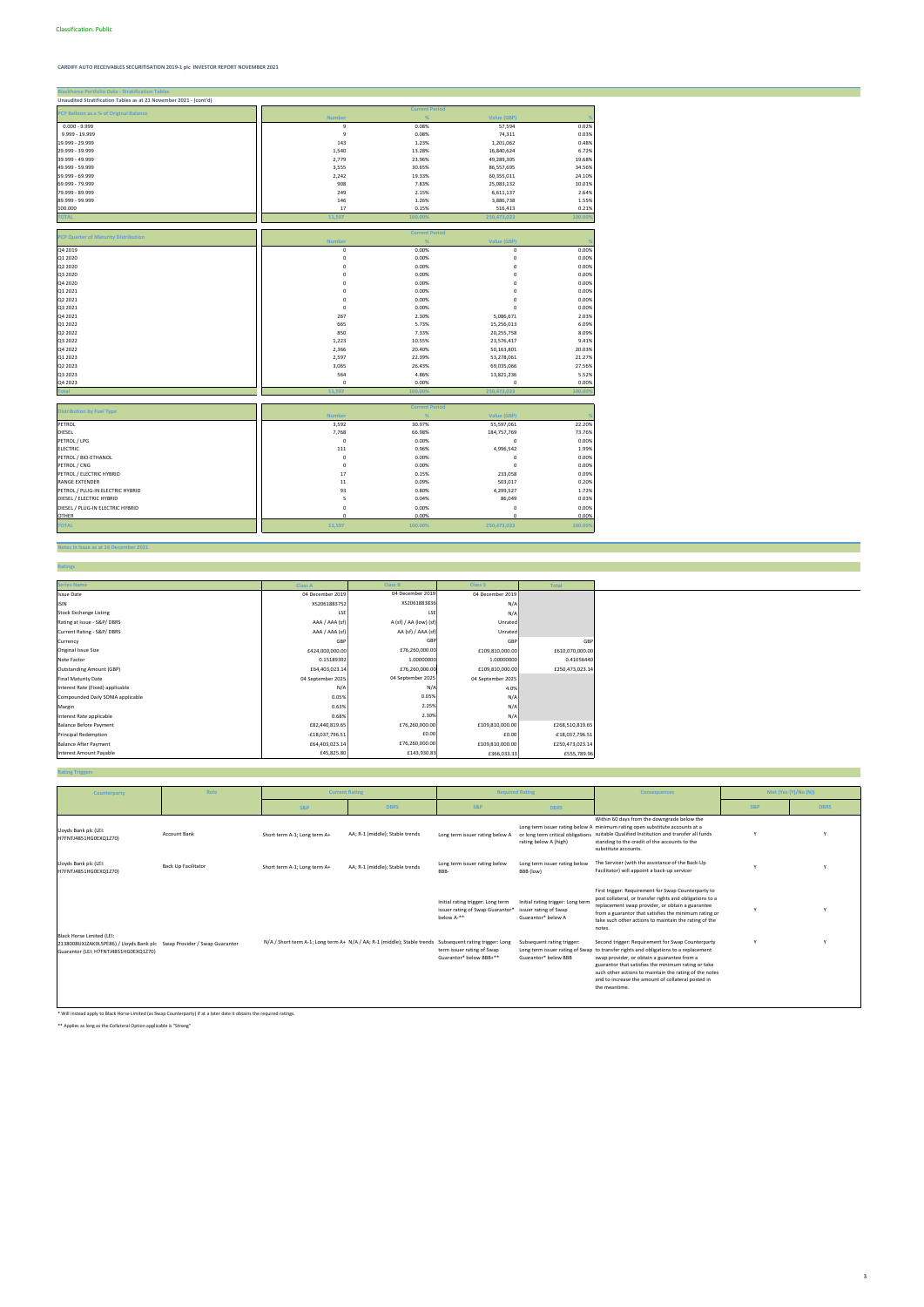| <b>Available Interest Collections</b>                                                                                                                                                                                                         |                 |
|-----------------------------------------------------------------------------------------------------------------------------------------------------------------------------------------------------------------------------------------------|-----------------|
| <b>Interest Collections</b>                                                                                                                                                                                                                   | 1,486,949.10    |
| Recoveries                                                                                                                                                                                                                                    | 22,164.04       |
| Bank interest income/(expense) (on the Distribution Account and Liquidity Reserve Account)                                                                                                                                                    | (24.33)         |
| Income from Authorised Investments                                                                                                                                                                                                            |                 |
| Amounts available from the Liquidity Reserve Fund                                                                                                                                                                                             |                 |
| Remaining Interest Collections Shortfall (from available principal collections)                                                                                                                                                               |                 |
| Amounts received from the Swap Counterparty (if any)                                                                                                                                                                                          |                 |
| Amounts available to Issuer from the RV Top Up Reserve Account                                                                                                                                                                                |                 |
| Any surplus following repurchase of final receivables related to the exercise of call options                                                                                                                                                 |                 |
| Any revenue collections that have not been applied on the immediately preceding IPD                                                                                                                                                           |                 |
| Any interest element of repurchased receivables (e.g. MODAGs and any R&W buy-outs)                                                                                                                                                            | 4,181.23        |
| Any Revenue Collections that have not been applied above<br><b>Total Available Interest Collections</b>                                                                                                                                       | 1,513,270.04    |
|                                                                                                                                                                                                                                               |                 |
| <b>Application of Available Interest Collections</b>                                                                                                                                                                                          |                 |
| <b>Total Available Revenue Collections</b>                                                                                                                                                                                                    | 1,513,270.04    |
| Retained Amount to issuer (profit)                                                                                                                                                                                                            | (916.66)        |
| Amounts due (pro rata and pari passu) to:                                                                                                                                                                                                     |                 |
| the Security Trustee                                                                                                                                                                                                                          |                 |
| the Trustee                                                                                                                                                                                                                                   |                 |
| Amounts due to Paying Agent & the Registrar                                                                                                                                                                                                   |                 |
| Amounts due to the Swap Counter Party                                                                                                                                                                                                         | (72, 164.35)    |
| Amounts due to third party creditors for Issuers expenses (<=£20k)                                                                                                                                                                            | (2,458.80)      |
| Amounts due to Transaction Parties (pro rata and pari passu)<br>Amounts due to Cash Manager                                                                                                                                                   | (833.33)        |
| Amounts due to Servicer                                                                                                                                                                                                                       | (208, 727.52)   |
| Amounts due to Corporate Servicer Provider                                                                                                                                                                                                    |                 |
| Amounts due to the Account Bank                                                                                                                                                                                                               |                 |
| Amounts due to the RV Top Up Reserve Account Bank                                                                                                                                                                                             |                 |
| Amounts due to Back-Up Facilitator                                                                                                                                                                                                            |                 |
| Amounts due to Auditors and other professional advisors                                                                                                                                                                                       |                 |
| Amounts due for Administrator Incentive Fee                                                                                                                                                                                                   |                 |
| Class A Note Interest                                                                                                                                                                                                                         | (45, 825.80)    |
| Class B Note Interest                                                                                                                                                                                                                         | (143,930.83)    |
| Replenish Liquidity Reserve Fund to the Liquidity Reserve Fund Required Amount                                                                                                                                                                |                 |
| Replenish Principal Deficiency Ledger                                                                                                                                                                                                         | (42,070.18)     |
| Payment of any shortfall of interest in respect of the RV Top Up Reserve Loan                                                                                                                                                                 | (5,434.35)      |
| Repayment of RV Top Up Reserve Loan in respect of any amounts drawn by the Issuer from the RV Top Up Reserve Fund                                                                                                                             |                 |
| Class S Note Interest                                                                                                                                                                                                                         | (366, 033.33)   |
| Swap Counterparty Subordinated amounts                                                                                                                                                                                                        |                 |
| Other amounts owed by the Issuer under the transaction documents                                                                                                                                                                              |                 |
| Interest due and payable to the Subordinated Loan Provider (in respect of Liquidity Reserve and Expense Loan only)<br>Repayment of Principal on the Subordinated Loan to the Subordinated Loan Provider (in respect of the Expense Loan only) | (7,625.88)      |
|                                                                                                                                                                                                                                               |                 |
| Deferred purchase price to the seller                                                                                                                                                                                                         | (617, 249.02)   |
| Total                                                                                                                                                                                                                                         |                 |
| <b>Available Principal Collections</b>                                                                                                                                                                                                        |                 |
| <b>Principal Collections</b>                                                                                                                                                                                                                  | 6,309,232.64    |
| Unscheduled Principal Collections (Prepayments)                                                                                                                                                                                               | 10,838,718.97   |
| Amounts credited from Principal Deficiency Ledger                                                                                                                                                                                             | 42,070.18       |
| Principal Collections not applied on immediately preceding IPD                                                                                                                                                                                |                 |
| Principal element of any repurchased receivables (e.g. MODAGs and any R&W buy-outs)                                                                                                                                                           | 847,774.72      |
| Any Principal Collections that have not been applied above                                                                                                                                                                                    |                 |
| Total                                                                                                                                                                                                                                         | 18,037,796.51   |
| <b>Application of Available Principal Collections</b>                                                                                                                                                                                         |                 |
| <b>Available Principal Collections</b>                                                                                                                                                                                                        | 18,037,796.51   |
| Interest Collections Shortfall                                                                                                                                                                                                                |                 |
| Class A Notes Principal Amount until paid in full                                                                                                                                                                                             | (18,037,796.51) |
| Class B Notes Principal Amount until paid in full                                                                                                                                                                                             |                 |
| Class S Notes Principal Amount until paid in full                                                                                                                                                                                             |                 |

Any remaining principal collections to the Available Interest Collections

RV Top Up Reserve Fund<br>
RV Top Up Reserve Required Amount at start of period<br>
RV Top Up Reserve Drawn Amounts used as Available Interest Receipts in Period<br>
CV Top Up Reserve Drawn Amounts released to Subordinated Loan Pro

**Total -**

| Liquidity Reserve Fund Required Amount | 9.151.050.00 |
|----------------------------------------|--------------|
| Liquidity Reserve Fund Opening Balance | 9.151.050.00 |
| Net Credits/Debits on IPD              |              |
|                                        | ---------    |

| Liquidity Reserve Fund Required Amount | 9.151.050.00 |
|----------------------------------------|--------------|
| Liquidity Reserve Fund Opening Balance | 9.151.050.00 |
| Net Credits/Debits on IPD              |              |
| <b>Closing Balance</b>                 | 9,151,050.00 |

## **Principal Deficiency Ledger \***

| Opening Balance        |             |
|------------------------|-------------|
| Debit                  | 12,070.18   |
| Credit                 | (42,070.18) |
| <b>Closing Balance</b> |             |

| 42,070.18   |
|-------------|
| (42,070.18) |
|             |

\*Applicable first to the Class S Note Sub-PDL until the debit balance on such sub-ledger equals the Principal Amount outstanding of the Class S Notes, then the Class B Note Sub-PDL until the debit balance on such sub-ledge

| <b>Non Rating triggers</b>         |                                                                                                                                                                                                                                                                                                                                                                                                                                                                                                                                                                                                                                                                                                                                                                                                                                                                                                                                                                                                                                                                                                                                                                                                                 |                                                                                                                                                                                                                                                                                                                                                     |                   |
|------------------------------------|-----------------------------------------------------------------------------------------------------------------------------------------------------------------------------------------------------------------------------------------------------------------------------------------------------------------------------------------------------------------------------------------------------------------------------------------------------------------------------------------------------------------------------------------------------------------------------------------------------------------------------------------------------------------------------------------------------------------------------------------------------------------------------------------------------------------------------------------------------------------------------------------------------------------------------------------------------------------------------------------------------------------------------------------------------------------------------------------------------------------------------------------------------------------------------------------------------------------|-----------------------------------------------------------------------------------------------------------------------------------------------------------------------------------------------------------------------------------------------------------------------------------------------------------------------------------------------------|-------------------|
| Event                              | <b>Test</b>                                                                                                                                                                                                                                                                                                                                                                                                                                                                                                                                                                                                                                                                                                                                                                                                                                                                                                                                                                                                                                                                                                                                                                                                     | <b>Consequence</b>                                                                                                                                                                                                                                                                                                                                  | <b>Occurrence</b> |
| <b>Servicer Termination Events</b> | (a) the Servicer fails to direct (or to procure the direction of) any movement of Collections, and such failure has<br>continued un-remedied for a period of 5 Business Days, unless: (i) the failure was caused by an event outside the<br>Servicer's control and does not continue for more than 10 Business Days; or (ii) the failure relates to an amount no<br>greater than 0.05% of the aggregate Principal Amount Outstanding of all Notes and does not continue for more than<br>90 days after such failure; or<br>(b) the Servicer (i) fails to observe or perform any of its covenants and obligations and such failure results in a<br>material adverse effect on the Purchased Receivables and continues un-remedied for a period of 60 days or (ii) fails to<br>maintain its FSMA authorisation or any other regulatory licence or approval required and such failure continues un-<br>remedied for a period of 60 days; or<br>(c) the occurrence of an Insolvency Event in relation to the Servicer; or<br>(d) any of the warranties given by the Servicer prove to be untrue, incomplete or inaccurate and such default (if<br>capable of remedy) continues un-remedied for a period of 60 days. | Termination of appointment of Servicer.                                                                                                                                                                                                                                                                                                             | $\mathsf{N}$      |
| Cash Manager Termination Event     | (a) default is made by the Cash Manager in the payment due and payable by it and such default continues un-<br>remedied for a period of 5 Business Days; or<br>(b) default is made by the Cash Manager in the performance or observance of any of its other covenants and<br>obligations and such default continues un-remedied for a period of 60 days; or<br>(c) an Insolvency Event with respect to the Cash Manager occurs; or<br>(d) a FATCA Deduction is imposed on any payment made by the Cash Manager, which cannot be avoided by<br>reasonable measures.                                                                                                                                                                                                                                                                                                                                                                                                                                                                                                                                                                                                                                              | Termination of the appointment of the Cash Manager.                                                                                                                                                                                                                                                                                                 | N                 |
| <b>Perfection Events</b>           | (a) the Seller (or the Servicer on behalf of the Seller) fails to pay any sum due from it to the Issuer within 5 Business<br>Days, and such failure is not remedied within the earlier of 10 Business Days; or<br>(b) the Seller being required to perfect the Issuer's legal title to the Purchased Receivables by an order of a court of<br>competent jurisdiction or by any regulatory authority of which the Seller is a member or any organisation with whose<br>instructions it is customary for the Seller to comply; or<br>(c) it becoming necessary by law to perfect the Issuer's legal title to the Purchased Receivables; or<br>(d) the Seller calling for perfection by serving notice in writing to that effect on the Issuer and the Security Trustee; or<br>(e) the occurrence of an Insolvency Event in respect of the Seller; or<br>(f) the occurrence of a Severe Deterioration Event in respect of the Seller; or<br>(g) it becoming necessary for enforcement of the Issuer's rights.                                                                                                                                                                                                      | A number of perfection acts may occur, including:<br>(a) Customers being notified of the sale of the Purchased<br>Receivables to the Issuer;<br>(b) legal title to the Portfolio being transferred to the Issuer; and<br>(c) Customers being directed to pay amounts outstanding in<br>respect of the Purchased Receivables directly to the Issuer. | $\mathsf{N}$      |
| <b>Events of Default</b>           | (a) the Issuer fails to pay interest due on Notes of the Controlling Class within 5 business days of its due date;<br>(b) the Issuer fails to pay the principal amount of a Class of Notes in full on its Final Legal Maturity Date;<br>(c) the Issuer breaches its obligations and such breach has a Material Adverse Effect and is (a) incapable of remedy or<br>(b) if capable of remedy, remains un-remedied for 60 calendar days;<br>(d) the Security granted becoming void, unenforceable or ineffective; and<br>(e) an Insolvency Event regarding the Issuer.                                                                                                                                                                                                                                                                                                                                                                                                                                                                                                                                                                                                                                            | The Notes may be declared immediately due and payable.                                                                                                                                                                                                                                                                                              | N                 |
| Change of Control Event            | 51 per cent. or more of the issued share capital of the Servicer is no longer held beneficially by a member of the<br><b>Lloyds Banking Group</b>                                                                                                                                                                                                                                                                                                                                                                                                                                                                                                                                                                                                                                                                                                                                                                                                                                                                                                                                                                                                                                                               | The Servicer (with the assistance of the Back-Up Facilitator) will<br>appoint a back up servicer.                                                                                                                                                                                                                                                   | N                 |

**Wate**